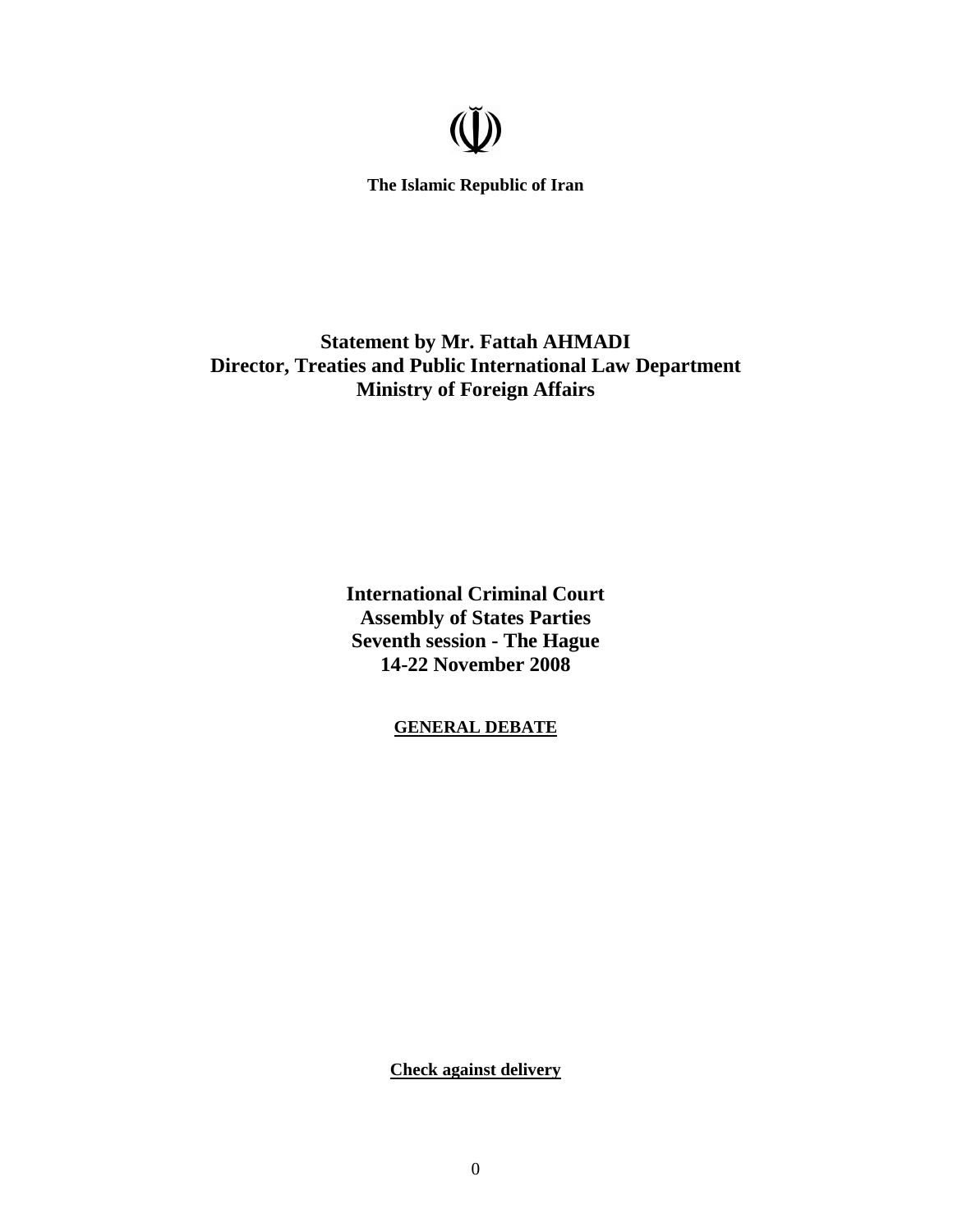### **Mr. President**

At the outset, allow me to join the previous speakers and congratulate the new president and his vice-presidents on their recent election. I am quite sure that under their skillful and diligent leadership, we would have fruitful discussions. I would also like to appreciate the outgoing presiding officers.

Furthermore, I shall express my sincere appreciation to the Secretariat of the Assembly of the States Parties for making the preparations and express gratitude to the government of the Kingdom of the Netherlands for hosting this Assembly.

## **Mr. President, Distinguished Delegates, Ladies and Gentlemen,**

For more than half a century, and almost since the inception of the United Nations, the international community, through the General Assembly, has recognized the need to establish an international court to prosecute and punish perpetrators of the most heinous international crimes, namely war crimes, crimes against humanity, genocide and the crime of aggression. The establishment of the International Criminal Court was a milestone towards achieving peace through justice. Though there is still a distant way to achieve the desirable results.

#### **Mr. President,**

History proves that Iran has never had any role in crimes against humanity such as the crimes committed during the last two World Wars, genocides taken place in different parts of the world, the Hiroshima and Nagasaki tragedies, Vietnam war and the crimes perpetrated during the war in Balkan, and the atrocious crimes that are being systematically committed against the Palestinian people. As the United Nations reports have made clear, although chemical weapons have been used on Iran, this country has never used them in retaliation.

The Iranian nation, as the victim of many such heinous crimes, in particular the war crimes against Iranian soldiers and civilians during the war after the Islamic Revolution in our country, has always been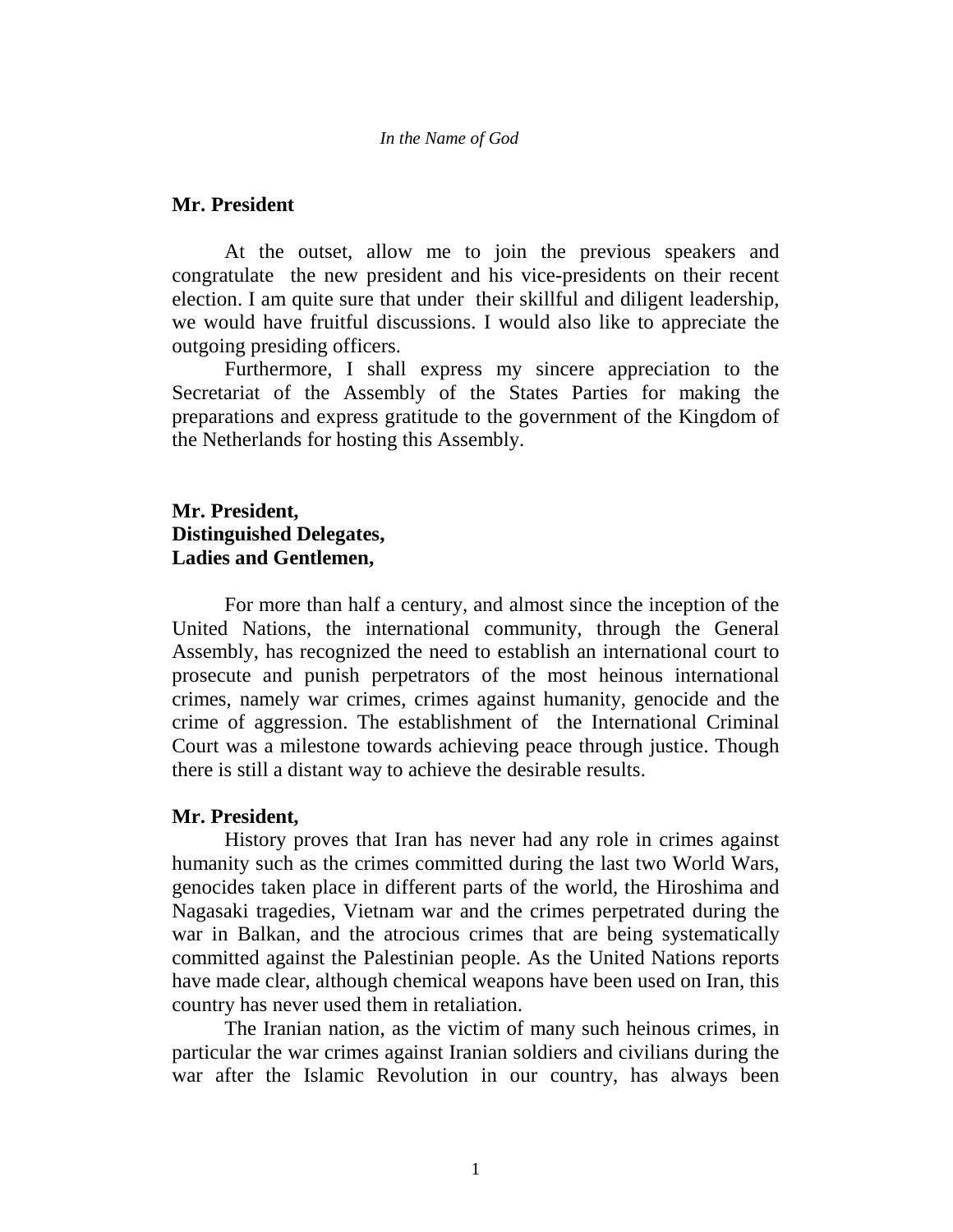expecting the international community to prosecute and punish those who commit the international crimes and the abettors as well.

Unfortunately, due to political motives, in many cases, like the crimes committed against Iranian nation, both the national and international competent forums remained silent and passive. The victims of these horrifying crimes have suffered enough from the abuse of existing international mechanisms through politically motivated negligence or application of double standards.

However, we are pleased that after a long time since the occurrence of those crimes against the Iranian; recently there were attempts to prosecute some of the responsible persons before domestic jurisdictions. For instance, in May 2007, a court in The Hague convicted a Dutch national for complicity in war crimes by providing Saddam's Regime with chemical materials, used against Iranian and Iraqi people by that regime, a fact judicially established during a fair trial in the city being referred to as the judicial capital of the world.

Nonetheless, it is the starting point and we wish that through both national and international forums, all perpetrators and abettors of the international crimes be prosecuted, convicted and punished for their irresponsible behaviors. This is not only a wish, but also an obligation undertaken by the members of the international community in accordance with the Geneva conventions of 1949 and many other international instruments.

In fact, as the principle of complementarity provides for, the main responsibility remains on the shoulder of the national criminal jurisdictions. Therefore, parallel to the international efforts to strengthen the ICC, and even prior to that, the need for boosting the domestic judicial capacities is a crucial element for realizing the purposes of the Rome Statute. And from a technical point of view, acting in this field would have a far reaching impact on the success of the Court. Personally, I hope that the humanity witness a day in which there would be no need for the ICC to act.

# **Mr. President, Excellencies, Ladies and Gentlemen;**

We believe that, should the International Criminal Court remain neutral, independent and apolitical, and avoid double-standards, as was intended by its founders, it may play a major role in the global trend towards ending impunity.

My Government believes that the Court and its organs, as a judicial body, shall respect the laws and regulations existing in the system it